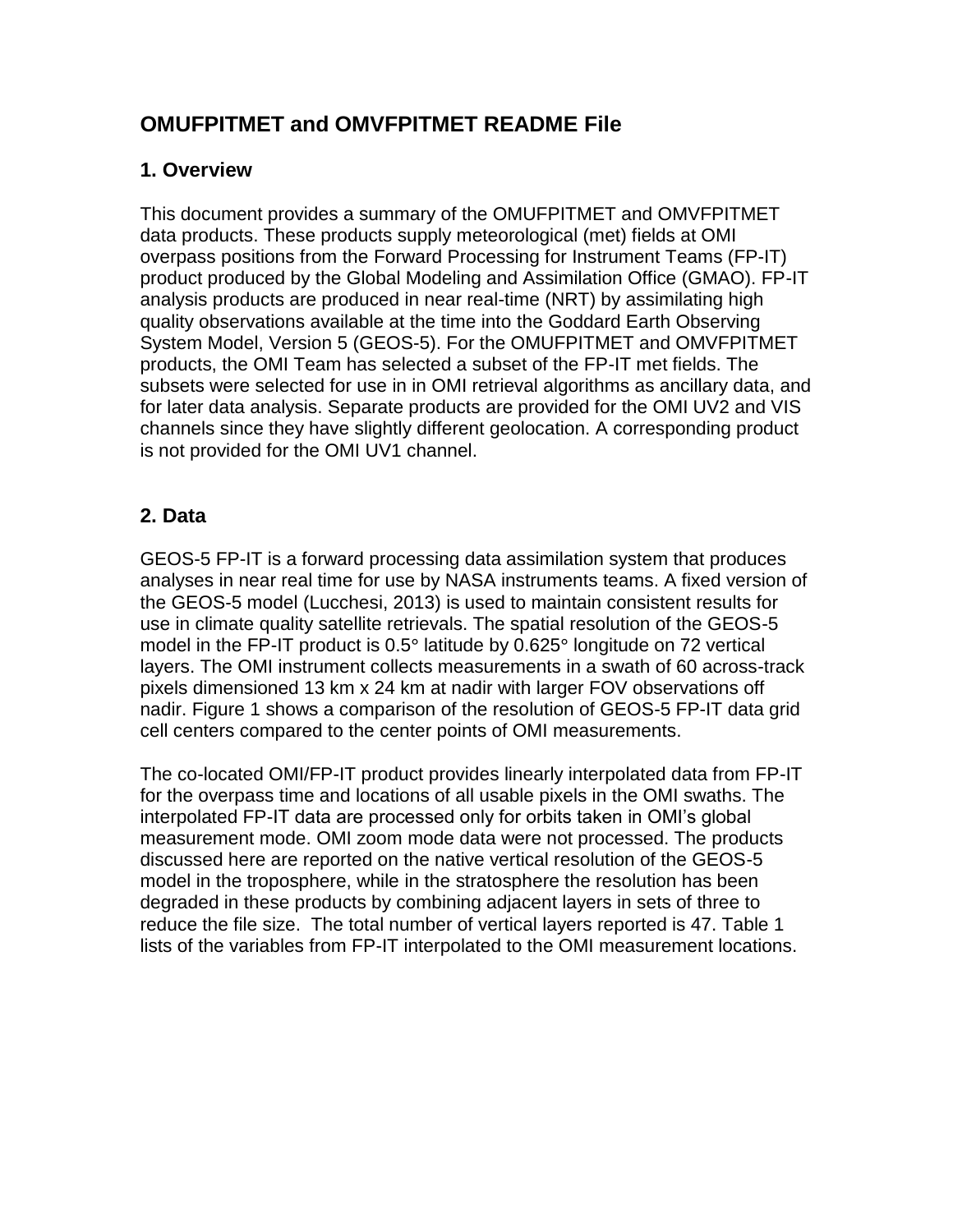

Figure 1. Comparison of the spacing of the FP-IT model grid center points with the FOV center points for OMI measurements. The FP-IT grid cells are lower spatial resolution (0.5**°** lat x 0.625**°** lon) than OMI FOVs (13 x 24 km at nadir). The spatial density of the OMI and FP-IT data varies differently with latitude. Examples shown here for (a) 60-65**°** N and (b) 0-5**°**N.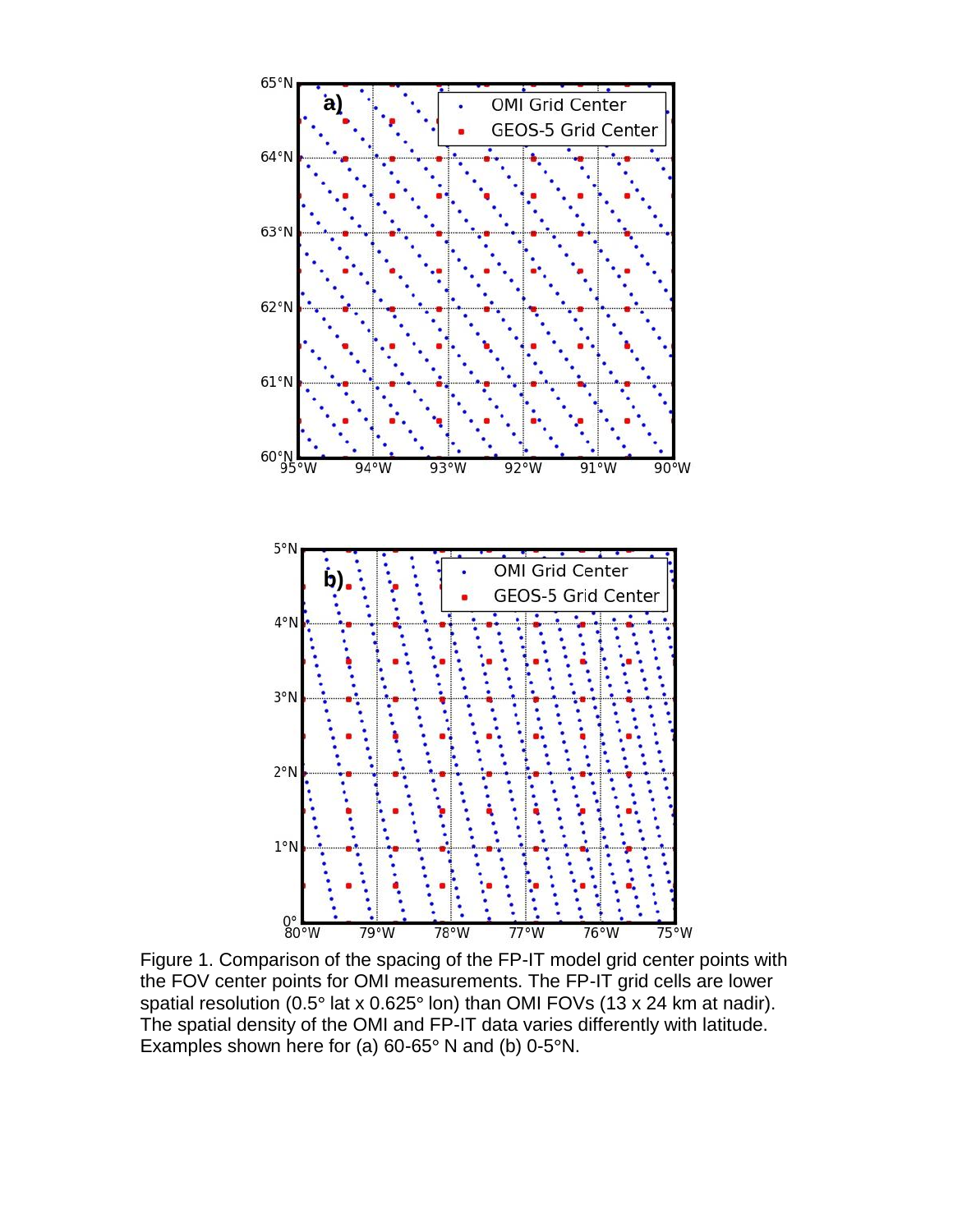| Variable Name | Description                        | <b>Dimensions</b> | <b>Units</b> |
|---------------|------------------------------------|-------------------|--------------|
| <b>DELP</b>   | <b>Layer Pressure Thickness</b>    | (nP, nX, nL)      | Pa           |
| lat           | Latitude (deg. north)              | (nX, nL)          | deg North    |
| lon           | Longitude (deg. east)              | (nX, nL)          | deg East     |
| <b>PS</b>     | <b>Surface Pressure</b>            | (nX, nL)          | Pa           |
| <b>TROPPB</b> | <b>Blended Tropopause Pressure</b> | (nX, nL)          | Pa           |
| <b>PBLTOP</b> | Pressure at PBL Top                | (nX, nL)          | Pa           |
|               | Air Temperature                    | (nP, nX, nL)      | K            |
| time          | Seconds Since 1993-01-01-00 UTC    | (nX)              | <sub>S</sub> |
| U             | <b>Eastward Wind Component</b>     | (nP, nX, nL)      | $m-s-1$      |
| $\vee$        | Northward Wind Component           | (nP, nX, nL)      | $m·s-1$      |
| <b>U10M</b>   | Eastward 10-m Wind Component       | (nX, nL)          | $m-s-1$      |
| <b>V10M</b>   | Northward 10-m Wind Component      | (nX, nL)          | $m-s-1$      |
| <b>PHIS</b>   | <b>Surface Potentional</b>         | (nX, nL)          | $m-2-s-2$    |

Table 1. List of FP-IT meteorological fields interpolated to the OMI grid in the OMUFPITMET and OMVFPITMET products. Abbreviations for the dimensions of the data fields are nP for vertical layers, nX for across-track, and nL for along track.

# **3. Calculating Pressure Levels**

As discussed above, the GEOS-5 models natively provide vertically dimensioned data on 72 pressure layers, while OMUFPITMET and OMVFPITMET report the original GEOS-5 pressure levels in the troposphere and lower stratosphere, but at higher altitudes beginning at 7800 Pa the pressure levels are combined into coarser layers than reported in the original model runs, resulting in 47 pressure layers (48 levels). GEOS-5 products report a data field called DELP, which is layer pressure thickness of each layer, or the pressure difference between bottom and top of the layer. The top level in GEOS-5 vertical grid represents the top of the atmosphere and is defined at 1 Pa. To compute the pressure at the bottom of the top layer, the first DELP is added to the 1 Pa top level. Moving downward, subsequent DELP values are similarly added to get the bottom pressure level of each remaining layer. The following equation can be used to compute the bottom level pressure for any layer, using the corresponding DELP.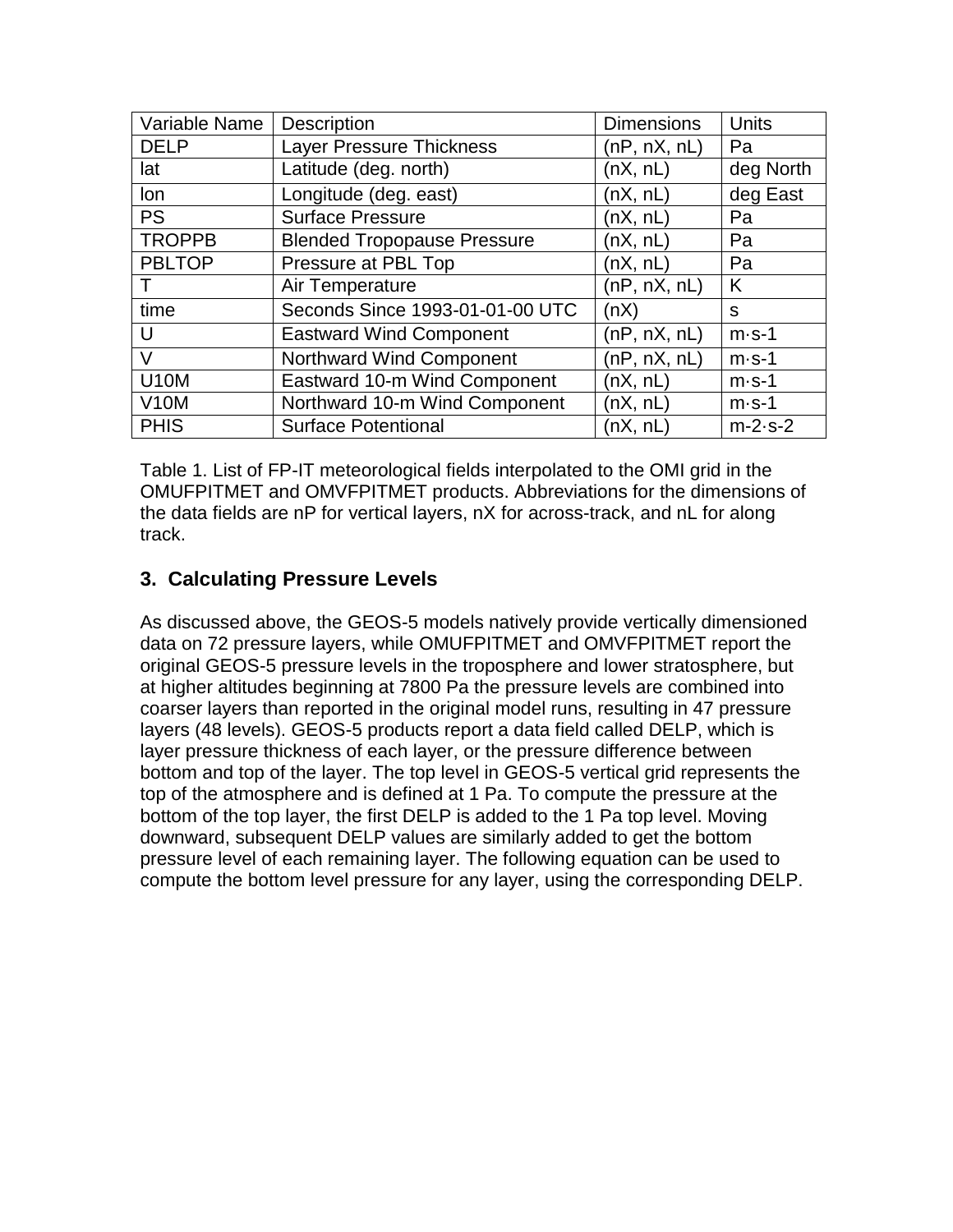

Figure 2. Diagram showing how pressure levels are calculated for vertical fields in OMUFPITMET and OMVFPITMET.

Note that the pressure level at the bottom of the atmosphere, of layer 47 will be very close to the reported surface pressure from the model, but it is not identical. The GEOS-5 model using a terrain following coordinate system, which means the vertical pressure grids do not intersect the surface (for further explanation please see

https://gmao.gsfc.nasa.gov/reanalysis/MERRA/pressure\_surface.php). The surface pressure field, Ps, should be used as the model surface pressure. In order to calculate the DEM altitude of the FP-IT model, divide the surface geopotential by the gravitational constant 9.8 m/s<sup>2</sup>.

Altitude = PHIS /  $9.8 \text{ m/s}^2$ 

### **4. Data Format**

The data files are netCDF4/HDF5 compatible format as recommended by NASA for Earth Science data (https://earthdata.nasa.gov/user-resources/standardsand-references/netcdf-4hdf5-file-format). The files can be read with netCDF4 readers as well as any HDF5 reader because of the general interoperability of netCDF4 and HDF5 low level file formats. The following documentation provides information about software to read netCDF4/HDF5 files.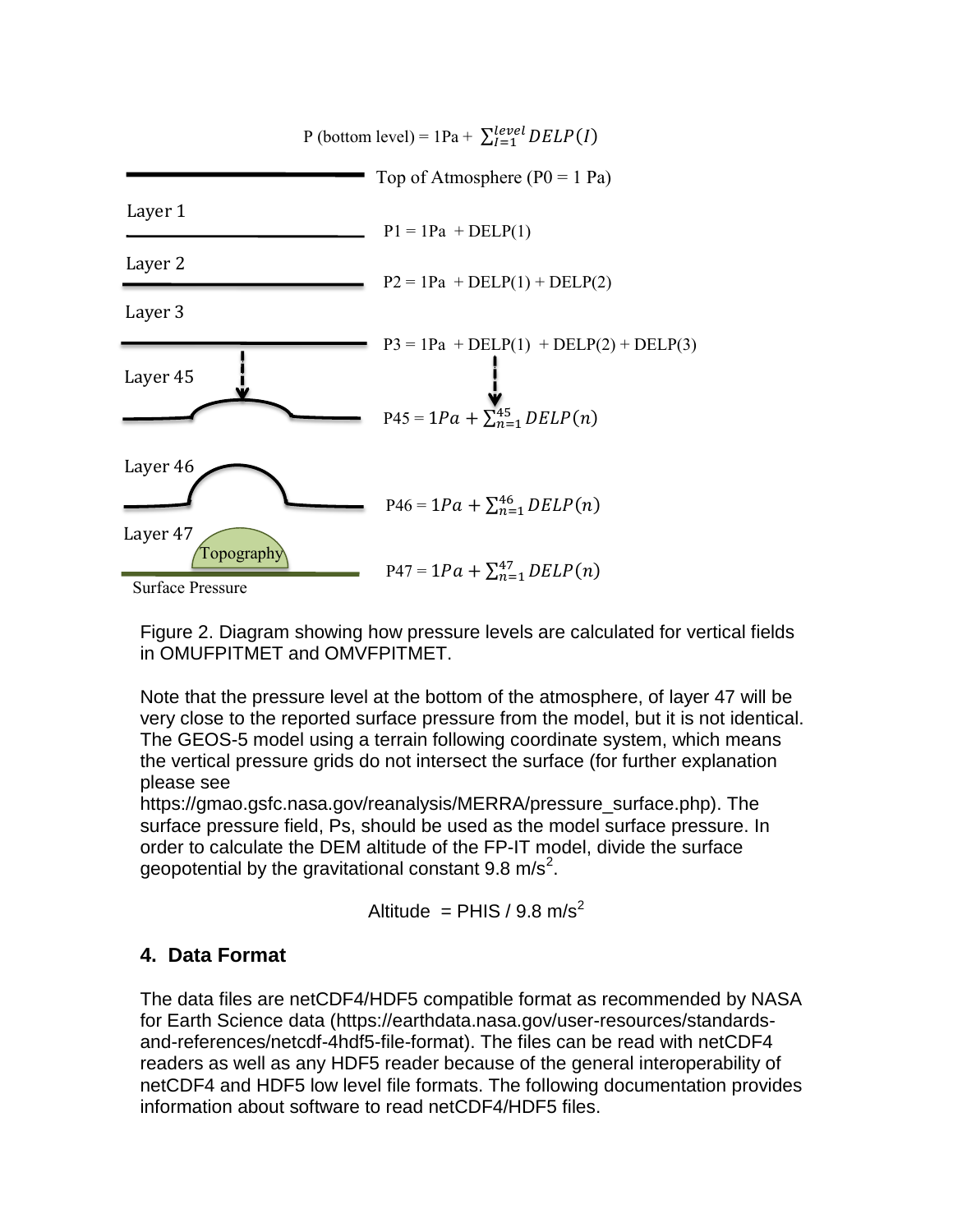Fortran netCDF4: <https://www.unidata.ucar.edu/software/netcdf/netcdf-4/newdocs/netcdf-f90.html>

Fortran HDF5: <https://support.hdfgroup.org/HDF5/examples/f-src.html>

Python netCDF4: <http://unidata.github.io/netcdf4-python/>

Python HDF5: <http://docs.h5py.org/en/stable/>

GEOS-5 FP-IT products: <https://gmao.gsfc.nasa.gov/>

### **5. Data Access**

Data can be accessed at:

[https://disc.gsfc.nasa.gov/datasets?keywords=%22GEOS-5%20FP-](https://disc.gsfc.nasa.gov/datasets?keywords=%22GEOS-5%20FP-IT%20OMI%22)[IT%20OMI%22](https://disc.gsfc.nasa.gov/datasets?keywords=%22GEOS-5%20FP-IT%20OMI%22)

For questions please contact:

GES DISC Help Desk: gsfc-help-disc@lists.nasa.gov

To cite the data in publications:

*Joanna Joiner (2018), "GEOS-5 FP-IT Assimilation Geo-colocated to OMI/Aura UV-2 1-Orbit L2 Support Swath 13x24km V3", NASA Goddard Space Flight Center, Goddard Earth Sciences Data and Information Services Center (GES DISC), Accessed: [Data Access Date], doi:10.5067/Aura/OMI/DATA2031*

*Joanna Joiner (2018), "GEOS-5 FP-IT Assimilation Geo-colocated to OMI/Aura VIS 1-Orbit L2 Support Swath 13x24km V3", NASA Goddard Space Flight Center, Goddard Earth Sciences Data and Information Services Center (GES DISC), Accessed: [Data Access Date], doi:10.5067/Aura/OMI/DATA2033*

### **6. References**

Bosilovich, M. G., R. Lucchesi, and M. Suarez, 2016: MERRA-2: File Specification. GMAO Office Note No. 9 (Version 1.1), 73 pp, available from http://gmao.gsfc.nasa.gov/pubs/office\_notes.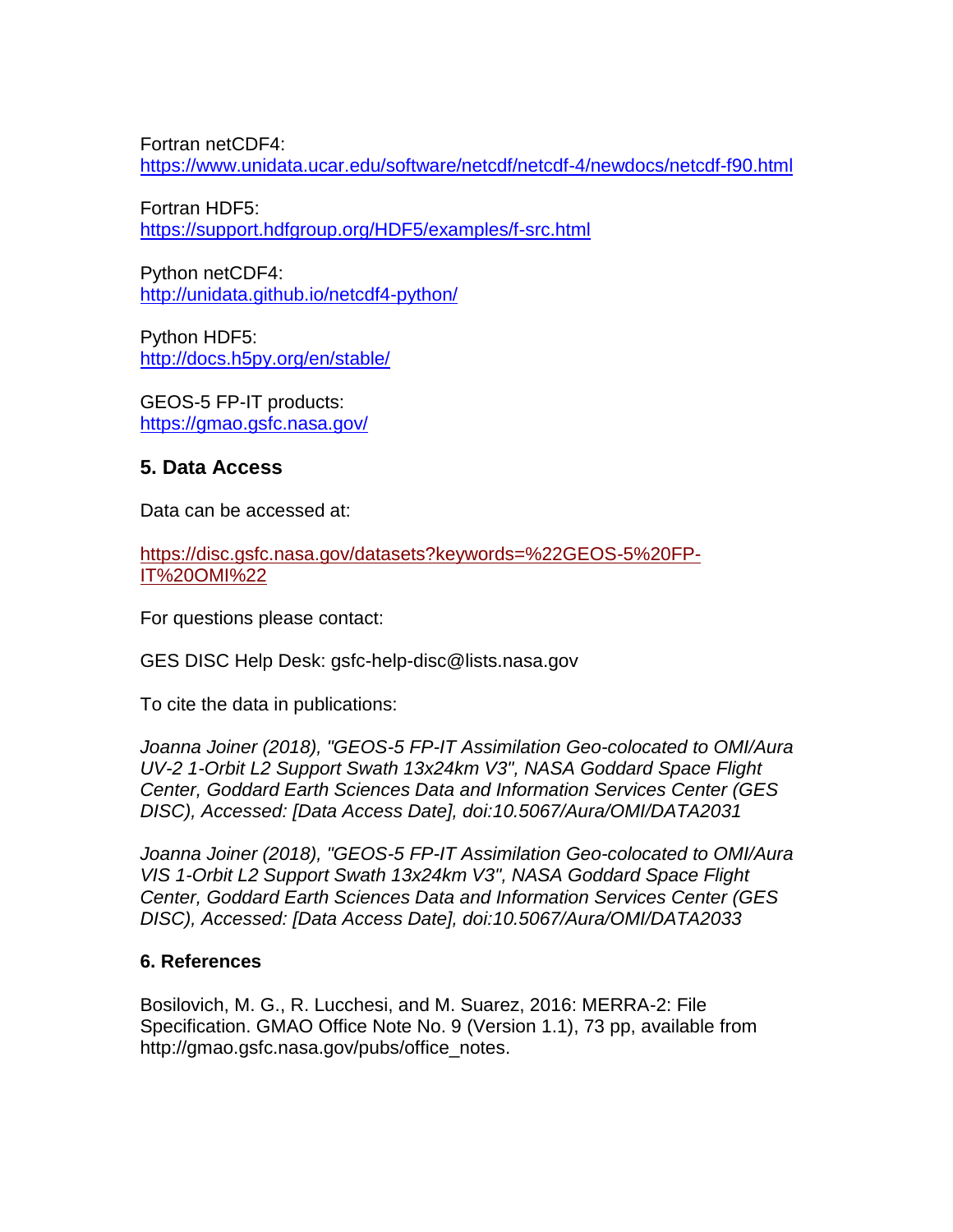Lucchesi, R., 2015: File Specification for GEOS-5 FP-IT. GMAO Office Note No. 2 (Version 1.4), 64 pp, available at https://gmao.gsfc.nasa.gov/pubs/docs/Lucchesi865.pdf

#### **Appendix**

Sample Fortran Reader Code:

PROGRAM reader

USE HDF5 ! This module contains all necessary modules

IMPLICIT NONE

CHARACTER(100), PARAMETER :: filename = "OMI-Aura\_ANC-OMUFPITMET\_2006m0101t012754-o07788\_v003-2018m1015t193030.nc4" ! File name CHARACTER(LEN=4), PARAMETER :: dsetname = "T" ! Dataset name

 $INTER(HID T) :: file id$  ! File identifier INTEGER(HID\_T) :: dset\_id ! Dataset identifier

INTEGER :: error ! Error flag  $INTER :: nXtrack = 60 ! Number of across track positions$  $INTER :: nLine = 1644! Number of along track positions$  $INTER :: nLayer = 47 ! Number of layers$ 

REAL(KIND=8), ALLOCATABLE, DIMENSION(:,:,:) :: T ! Data buffers INTEGER(HSIZE\_T), DIMENSION(3) :: data\_dims

ALLOCATE(T(nLine,nXtrack,Nlayer))

!Define data dimensions data  $dims(1) = nLine$  $data\_dims(2) = nXtrack$  $data\_dims(3) = nLayer$ 

! Open FORTRAN interface. CALL h5open\_f(error)

!Opening HDF5 file CALL h5fopen\_f (filename, H5F\_ACC\_RDONLY\_F, file\_id, error)

!Opening HDF5 dataset CALL h5dopen\_f(file\_id, dsetname, dset\_id, error)

!Reading the dataset CALL h5dread\_f(dset\_id, H5T\_NATIVE\_DOUBLE, T, data\_dims, error)

!Close the dataset CALL h5dclose\_f(dset\_id, error)

!Close the fi;e CALL h5fclose\_f(file\_id, error)